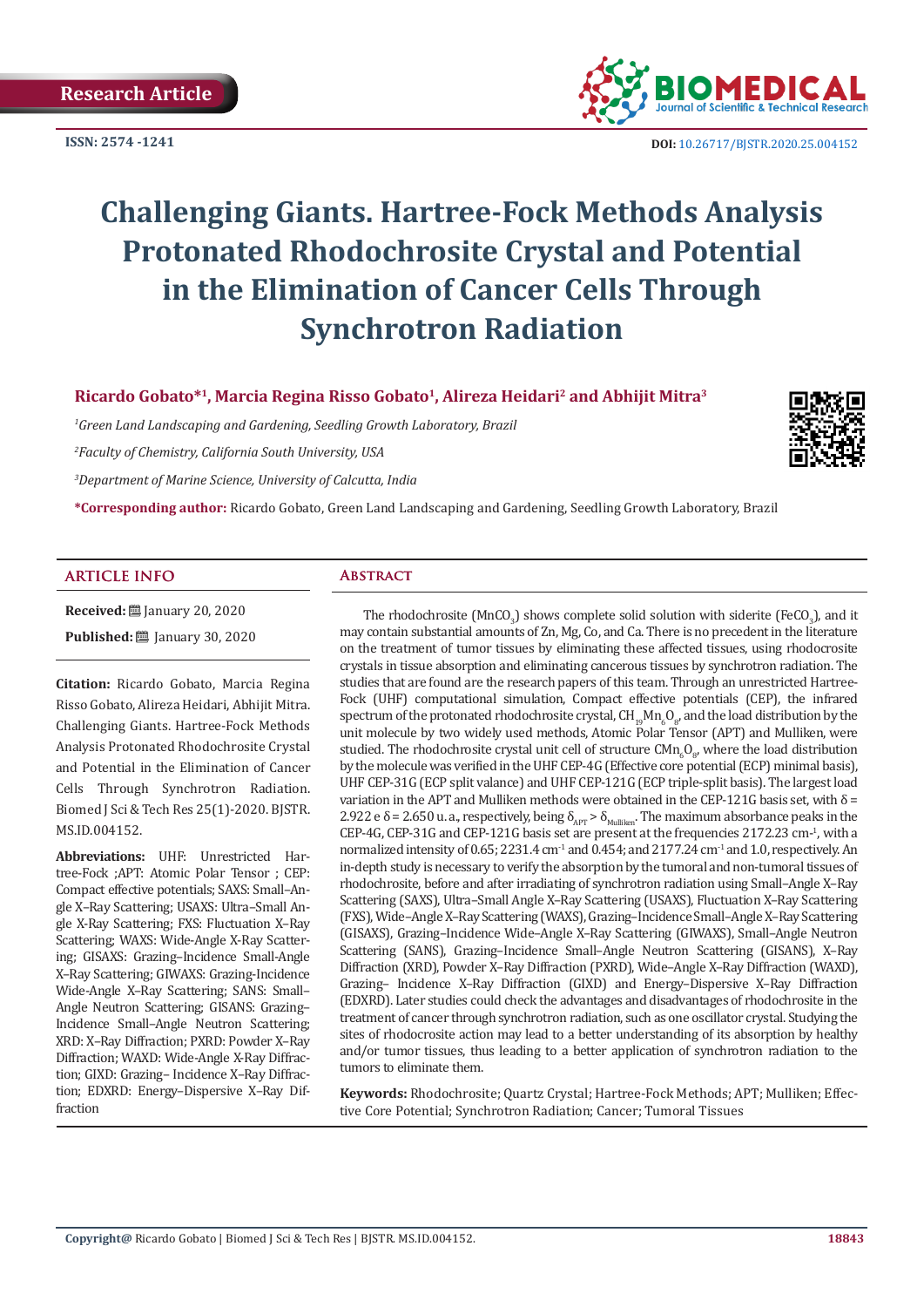The rhodochrosite (MnC $0_{\rm 3}$ ) shows complete solid solution with siderite (FeCO<sub>3</sub>), and it may contain substantial amounts of Zn, Mg, Co, and Ca. The electric charge that accumulates in certain solid materials, such as crystals, certain ceramics, and biological matter such as bone, DNA and various proteins in response to applied mechanical stress, phenomenon called piezoelectricity [1-12]. Through an unrestricted Hartree-Fock (UHF) computational simulation, Compact effective potentials (CEP), the infrared spectrum of the protonated rhodochrosite crystal,  $\text{CH}_{19}\text{Mn}_{6}\text{O}_{8'}$  and the load distribution by the unit molecule by two widely used methods, Atomic Polar Tensor (APT) and Mulliken, were studied. The rhodochrosite crystal unit cell of structure  $\mathsf{CMn}_6\mathsf{O}_{8'}$ , where the load distribution by the molecule was verified in the UHF CEP-4G (Effective core potential (ECP) minimal basis), UHF CEP-31G (ECP split valance) and UHF CEP-121G (ECP triple-split basis). The Figures 1 & 2 is one photography the Rhodochrosite stone, some cut and used with semi-precious jewelry. The lovely rose-pink rock, Rhodochrosite, like its namesake the rose, is soft and fragile, measuring only 3.5 to 4 on the hardness, or Mohs scale. It is found in two forms: the first is a clear, bright pink, rhombohedra, gem quality crystal, which is rare and demands great skill from the cutter. The more common form, which comes from white banded stalactite rocks, is a little harder and is used for semi-precious jewelry [14].



**Figure 1:** Rhodochrosite stone from China [13].



**Figure 1:** Some natural rhodochrosite rocks and others whipped and used with semi precious jewels [14].

# **Methods**

# **Hartree-Fock Methods**

The molecular Hartree-Fock [15-21] wave function is written as an antisymmetrized product (Slater determinant) of spin-orbitals, each spin-orbital being a product of a spatial orbital  $\phi_i$  and a spin function (either  $\alpha$  or  $\beta$ ) [22-31].

The expression for the Hartree-Fock molecular electronic energy  $E_{HF}$  is given by the variation theorem as  $E_{HF} = \left\langle D | \hat{H}_{el} + V_{NN} | D \right\rangle$  where D is the Slater-determinant Hartree-Fock wave function and  $\hat{H}_{el}$  and  $V_{NN}$  are given by 2  $\mathbf{Z} \cdot \mathbf{Z}^2$   $\mathbf{Z}^2$ ∧

$$
\hat{H}_{el} = -\frac{\hbar^2}{2m_e} \sum_{i} \nabla_i^2 - \sum_{\alpha} \sum_{i} \frac{Z_{\alpha} e^{i2}}{r_{ia}} + \sum_{j} \sum_{j} \frac{e^{j2}}{r_{ij}}
$$
\n
$$
V_{NN} = \sum_{\alpha} \sum_{\beta > \alpha} \frac{Z_{\alpha} Z_{\beta} e^{i2}}{r_{\alpha\beta}}
$$

Since  $V_{\text{NN}}$  does not involve electronic coordinates and **D** is normalized, we have  $\langle D | V_{NN} | D \rangle = V_{NN} \langle D | D \rangle = V_{NN}$ . The operator  $\hat{H}_e$  is the sum of one-electron operators  $\hat{f}_i$  and two-electron operators  $\hat{g}_{ij}$ ; we have  $\hat{H}_{el} \sum_i \hat{J}_i + \sum_j \sum_{k>j} \hat{g}_{ij}$ , where  $\hat{J}_i = \frac{1}{2} \nabla_i^2 \sum_{\alpha} \sum_{\alpha} I r_{ia}$  and  $\hat{g}_{ij} = 1/r_{ij}$ . The Hamiltonian  $\hat{H}_{el}$  is the same as the Hamiltonian  $\hat{H}$  for an atom except that  $\sum_{\alpha} \sum_{\alpha} / r_{i\alpha}$  replaces  $Z / r_i$  in  $\hat{f}_i$  . Hence

$$
E = \langle D | H \mid D \rangle = 2 \sum_{i}^{n/2} \langle \phi_{i}(1) | \hat{f}_{i} | \phi_{i}(2) \rangle + \sum_{j=1}^{n/2} \sum_{i=1}^{n/2} (2 J_{ij} - K_{ij})
$$

where

$$
J_{ij} = \langle \phi_i(1)\phi_j(2) | e^{i^2} / r_{12} | \phi_i(1)\phi_j(2) \rangle
$$

and

$$
K_{ij} = \langle \phi_i(1)\phi_j(2) | e^{i^2 / r_{12}} | \phi_j(1)\phi_i(2) \rangle
$$

$$
\hat{f}_i = -(h^2 / 2m_e) \nabla_i^2 - Ze^{i^2 / r_i}
$$

can be used to give  $\langle D | H_{e\iota} \rangle D \rangle$ .

Therefore, the Hartree-Fock energy of a diatomic or polyatomic molecule with only closed shells is

$$
E_{HF} = 2 \sum_{i=1}^{n/2} H_i^{core} + \sum_{j=1}^{n/2} \sum_{i=1}^{n/2} (2J_{ij} - K_{ij}) + V_{NN}
$$
  

$$
H_i^{core} = \langle \phi_i(1) | H^{core}(1) | + \phi_i(1) \rangle = \langle \phi_i(1) | -\frac{1}{2} \nabla_i^2 \sum_{\alpha} Z_{\alpha} / r_{i\alpha} | \phi_i(1) \rangle
$$
  

$$
J_{ij} = \langle \phi_i(1) \phi_j(2) | 1 / r_{12} | \phi_i(1) \phi_j(2) \rangle
$$

and

$$
K_{ij} = \langle \phi_i(1)\phi_j(2) | 1/r_{12} | \phi_j(1)\phi_i(2) \rangle
$$

where the one-electron-operator symbol was changed from  $\hat{f}$ to  $H^{\hat{o m}}(1)$ . [5]

# **Result**

The Figure 3 show on cell structure of a protonated rhodochrosite crystal of structureStoichiometric  ${\rm i} {\rm s} {\rm CH}_{_{19}}{\rm Mn}_6{\rm O}_8$  , obtained after molecular dynamics via unrestricted Hartree-Fock method, in basis set CEP-4G, CEP-31G and CEP-121G [32-97].The rhodochrosite crystal unit cell of structure CMn6O8, where the load distribution by the molecule was verified in the unrestricted Hartree-Fock method, UHF CEP-4G (Effective core potential (ECP) minimal basis), UHF CEP-31G (ECP split valance) and UHF CEP-121G (ECP triple-split basis), through the analysis of APT and Mulliken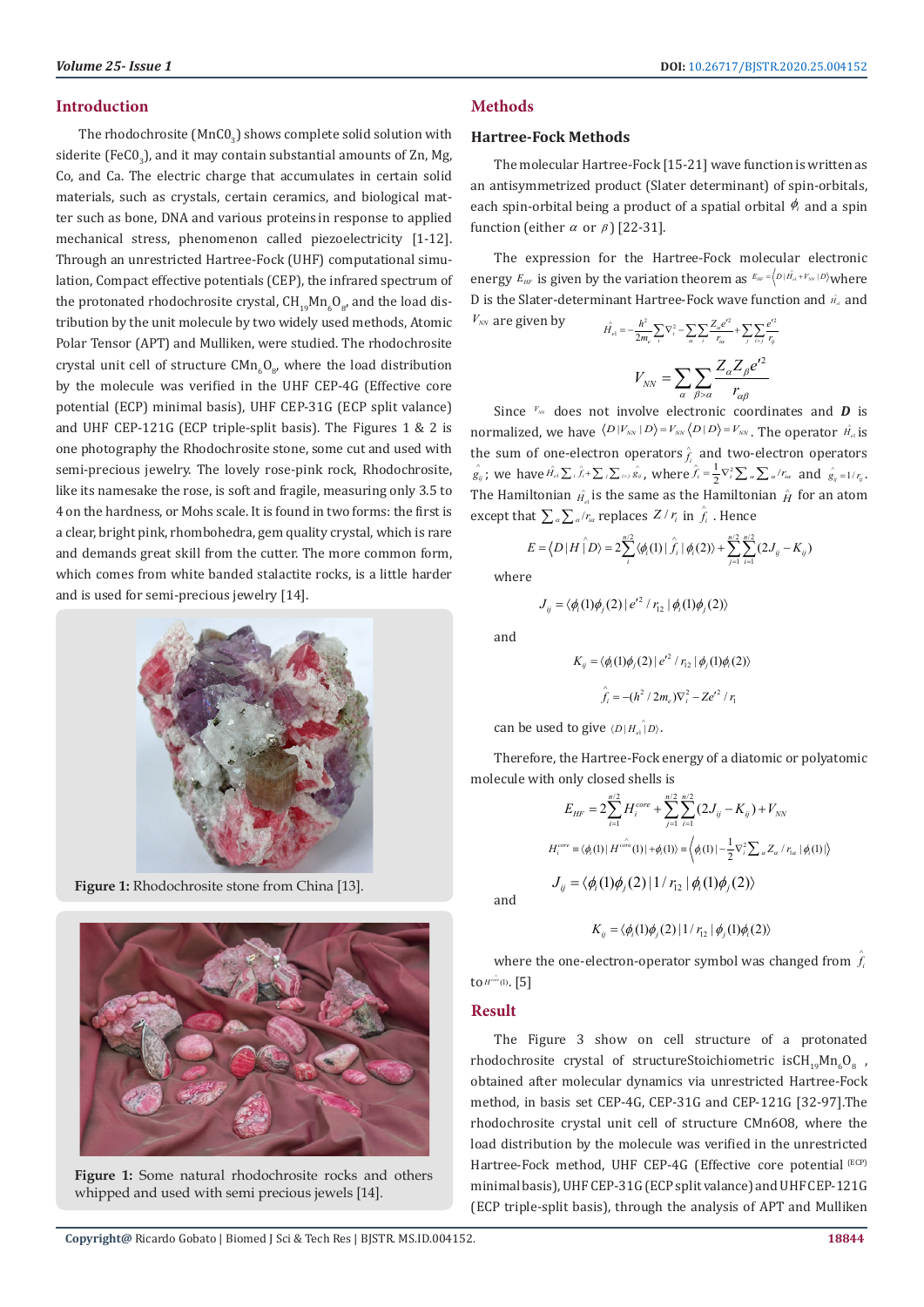loads [98-100].The rhodochrosite unit cell was protonated, then presented the structure CH19Mn6O8 for the study with *ab initio* methods with +4 multiplicity. The displacement of charges by the molecule was analyzed to verify the site of molecular action. The load distribution by the protonated crystal is evaluated in Table 1, and its vibrational frequencies in Table 2. The largest load variation in the APT and Mulliken methods were obtained in the CEP-121G base set, with  $\delta = 2.922$  e  $\delta = 2.650$ , respectively, being  $\delta_{\text{APT}} >$  $\delta_{\text{Mulliken}}$ , in all sets of calculated bases, Table 1. The Table 2 show the maximum absorbance peaks in the CEP-4G, CEP-31G and CEP-121G set basis are present at the frequencies 2172.23 cm-1, with a normalized intensity of 65%; 2231.4 cm-1 and 45.4%; and 2177.24 cm-1 and 100%, respectively.



Figure 3: Cell structure of a protonated rhodochrosite crystal. Represented in red the oxygen; Purple in color Manganese; in gray color Hydrogen; in dark grey color the Carbon. Stoichiometry:  $C M n_{\rho} O_{8}$ . Stoichiometry protonated:  $\mathrm{CH_{_{19}Mn_{_6}O_{_8}.}}$ 

**Table 1:** Load shifting on given basis sets of the Mulliken and APT method.

| <b>Basis Sets</b> |           | <b>Mulliken</b> |       | <b>APT</b> |         |          |  |
|-------------------|-----------|-----------------|-------|------------|---------|----------|--|
|                   | $Change*$ |                 | δ     |            | Charge* | $\delta$ |  |
| $CEP-4G$          | $-1.064$  | 1.064           | 2.128 | $-1.366$   | 1.366   | 2.732    |  |
| $CEP-31G$         | $-1.034$  | 1.034           | 2.068 | $-1.362$   | 1.362   | 2.724    |  |
| <b>CEP-121G</b>   | $-1.325$  | 1.325           | 2.65  | $-1.461$   | 1.461   | 2.922    |  |

Note: \*±1,602 176 634 × 10−19 C (Coulomb)

# **Analysis**

The Mulliken load method in the UHF-CEP-4G base set; UHF-CEP-31G and UHF-CEP-121G are sufficient to show that the sites of action of the rhodochrosite crystal structure are found in three Oxygen-linked Manganese atoms, which are attached to the central Carbon atom, as well as these. Oxygen atoms and the central Carbon. The charge displacement is strong in the oxygen atoms, especially those near the central carbon, with negative load in all set basis studied, both in the APT and Mulliken charges. The central carbon atom on all set basis is positively charged in both APT and Mulliken load, except Milliken in CEP-31G, which is neutral. As might be expected from the charges by APT, the strong positive load manganese atoms, the strong negative load oxygen, the positively charged carbon atom. The manganese atom farthest from the carbon atom has a slight positive to neutral load shift. The Mulliken load method presents a better result when compared to the APT, in the studied set basis, for protonated rhodochrosite crystal, with a smaller load variation  $δ = 2,650$  u.a for CEP-121G.

The absorption peaks are in a Gaussian between the frequencies  $1620 \text{ cm}^{-1}$  and  $2520 \text{ cm}^{-1}$ , Figure 3. The largest load variation in the APT and Mulliken methods were obtained in the CEP-121G base set, with  $\delta$  = 2.922 e  $\delta$  = 2.650, respectively, being  $\delta_{\text{APT}}$  >  $\delta_{\text{Multiken}}$ , in all sets of calculated basis, Table 1. The Figure 1 is one photography the Rhodochrosite stone from China. The Figure 2 is one photography the Rhodochrosite stone, some cut and used with semi-precious jewelry. The Figure 3 represented a Cell structure of a protonated rhodochrosite crystal. Represented in red the oxygen; silver in color Manganese; in gray color Hydrogen; in light see green color the Carbon. Stoichiometry not protonated:  $\text{CMn}_{6}\text{O}_{8}$ . Stoichiometry protonated:  $\text{CH}_{19}\text{Mn}_{6}\text{O}_{8}$ . The Figure 3 show the protonated rhodochrosite crystal for UHF-CEP-4G basis set, UHF-CEP-31G and UHF-CEP-121G, respectively, which are shown in Table 2. The rhodochrosite crystal unit cell of structure CMn<sub>6</sub>O<sub>g</sub>, where the load distribution by the molecule was verified in the unrestricted Hartree-Fock method, UHF CEP-4G (Effective core potential (ECP) minimal basis), UHF CEP-31G (ECP split valance) and UHF CEP-121G (ECP triple-split basis), through the analysis of APT and Mulliken loads.

**Table 2:** Peaks maximum absorption intensity by the frequency given. Absorbance frequency as a function of vibrational frequencies of protonated rhodochrosite crystal for UHF-CEP-4G basis set, UHF-CEP-31G and UHF-CEP-121G.

| $v$ (cm <sup>-1</sup> ) |         | (1%)    | $v$ (cm <sup>-1</sup> ) | (%)     | $v$ (cm <sup>-1</sup> ) | I $(\% )$ | $v$ (cm <sup>-1</sup> ) | I(%)    |
|-------------------------|---------|---------|-------------------------|---------|-------------------------|-----------|-------------------------|---------|
| CEP-4G                  | 2172.23 | 64.9904 | 2043.25                 | 51.7671 | 2193.1                  | 41.6608   | 2242.97                 | 36.4643 |
| $CEP-31G$               | 2231.4  | 45.3589 | 1891.26                 | 41.6207 | 2027.77                 | 40.3978   | 1926.32                 | 38.0064 |
| CEP-121G                | 2177.24 | 100     | 2261.98                 | 87.0553 | 1947.03                 | 83.1151   | 1778.57                 | 51.6624 |

Note:  $v =$  Frequency (cm<sup>-1</sup>); I = Normalized Intensity (%).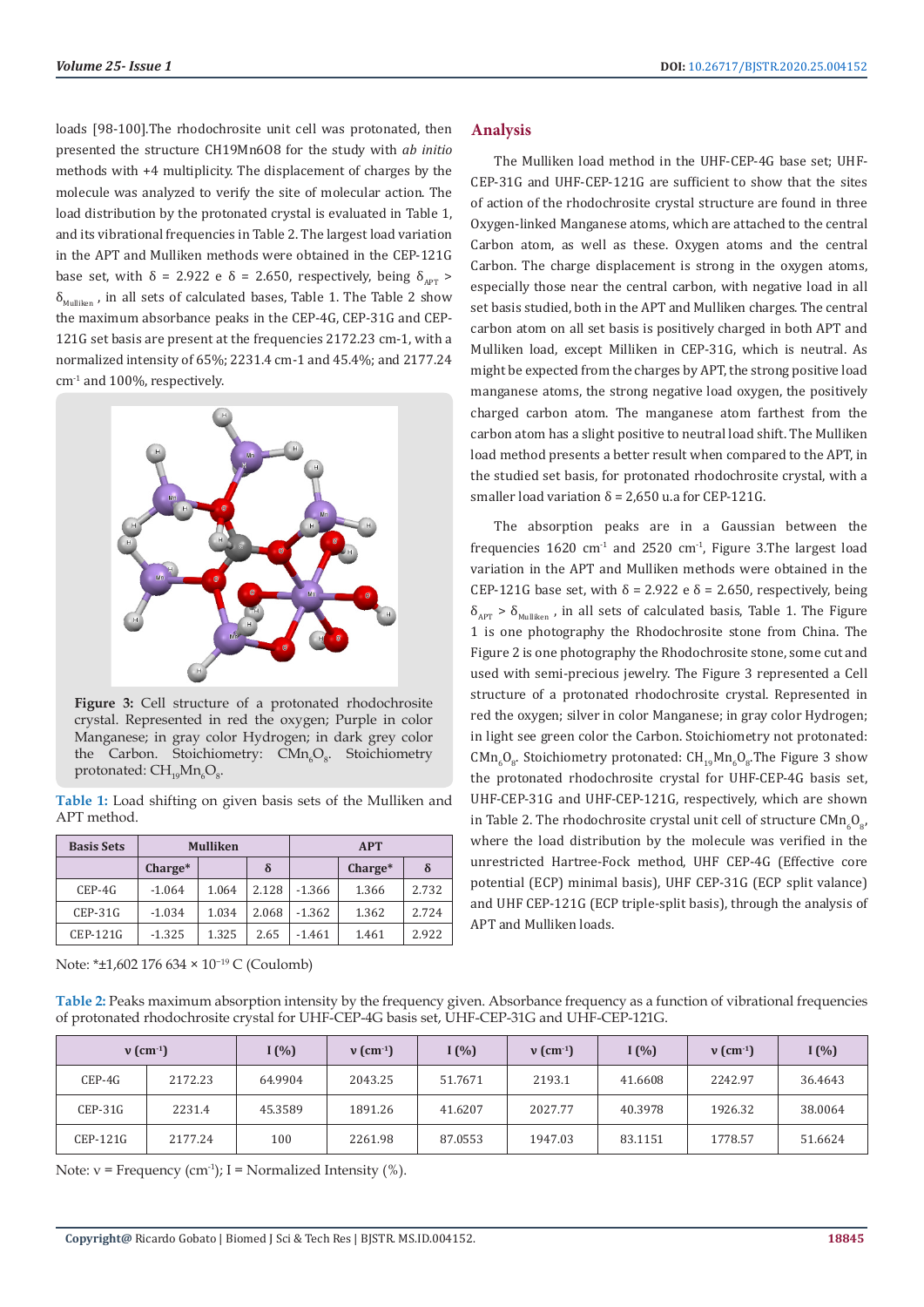### **Conclusion**

The absorption peaks are in a Gaussian between the frequencies  $1620$  cm<sup>-1</sup> and  $2520$  cm<sup>-1</sup>. The Mulliken load method presents a better result when compared to the APT, in the studied set basis, for protonated rhodochrosite crystal, with a smaller load variation  $\delta$  = 2,650 u.a for CEP-121G. The maximum absorbance peaks in the CEP-4G, CEP-31G and CEP-121G basis set are present at the frequencies  $2172.23$  cm<sup>-1</sup>, with a normalized intensity of 0.65; 2231.4 cm<sup>-1</sup> and 0.454; and  $2177.24$  cm<sup>-1</sup> and 1.0, respectively. Later studies could check the advantages and disadvantages of rhodochrosite in the treatment of cancer through synchrotron radiation, such as one oscillator crystal. An in-depth study is necessary to verify the absorption by the tumoral and non-tumoral tissues of rhodochrosite, before and after irradiating of synchrotron radiation using Small-Angle X-Ray Scattering (SAXS), Ultra-Small Angle X-Ray Scattering (USAXS), Fluctuation X-Ray Scattering (FXS), Wide-Angle X-Ray Scattering (WAXS), Grazing-Incidence Small-Angle X-Ray Scattering (GISAXS), Grazing-Incidence Wide-Angle X-Ray Scattering (GIWAXS), Small-Angle Neutron Scattering (SANS), Grazing-Incidence Small-Angle Neutron Scattering (GISANS), X-Ray Diffraction (XRD), Powder X-Ray Diffraction (PXRD), Wide-Angle X-Ray Diffraction (WAXD), Grazing-Incidence X-Ray Diffraction (GIXD) and Energy-Dispersive X-Ray Diffraction (EDXRD).

### **Disclosures/Conflict of interest**

The authors declare that there is no conflict of interest.

#### **References**

- 1. James Holler F, Douglas A Skoog, Stanley R (2020) Crouch. Principles of Instrumental Analysis 6<sup>th</sup> (Edn.), Cengage Learning p. 9.
- 2. [Fox Electronics \(2008\) Quartz Crystal Theory of Operation and Design](https://web.archive.org/web/20110725032851/http:/www.foxonline.com/techdata.htm.)  [Notes. Oscillator Theory of Operation and Design Notes. 2008.](https://web.archive.org/web/20110725032851/http:/www.foxonline.com/techdata.htm.)
- 3. Newnham RE (2005) Properties of materials. Anisotropy, Simmetry, Structure. Oxford University Press, New York, USA.
- 4. Gribble CD, Hall AJ (1985) A Practical Introduction to Optical Mineralogy.
- 5. [Creative Commons \(CC-BY 4.0\). Wikipedia, The Free Encyclopedia, May](https://creativecommons.org/licenses/by/4.0/)  [2019.](https://creativecommons.org/licenses/by/4.0/)
- 6. [Ricardo Gobato, Marcia Regina Risso Gobato, Alireza Heidari \(2019\)](https://biomedgrid.com/fulltext/volume3/rhodochrosite-as-crystal-oscillator.000659.php)  [Rhodochrosite as Crystal Oscillator. Am J Biomed Sci & Res 3 \(2\).](https://biomedgrid.com/fulltext/volume3/rhodochrosite-as-crystal-oscillator.000659.php)
- 7. Ricardo Gobato, Marcia Regina Risso Gobato, Alireza Heidari (2019) Calculation by UFF method of frequencies and vibrational temperatures of the unit cell of the rhodochrosite crystal International Journal of Advanced Chemistry 7 (2): 77-81.
- 8. [Ricardo Gobato, Marcia Regina Risso Gobato, Alireza Heidari \(2019\)](https://www.researchgate.net/publication/333817526_Rhodochrosite_as_Crystal_Oscillator?enrichId=rgreq-26dd55b5b6e53fd29f8cf00042058725-XXX&enrichSource=Y292ZXJQYWdlOzMzMzgxNzUyNjtBUzo3NzA3NDE0MTkxMjY3ODRAMTU2MDc3MDQ4MjgwOA%3D%3D&el=1_x_2&_esc=publicationCoverPdf.)  [Rhodochrosite as Crystal Oscillator.](https://www.researchgate.net/publication/333817526_Rhodochrosite_as_Crystal_Oscillator?enrichId=rgreq-26dd55b5b6e53fd29f8cf00042058725-XXX&enrichSource=Y292ZXJQYWdlOzMzMzgxNzUyNjtBUzo3NzA3NDE0MTkxMjY3ODRAMTU2MDc3MDQ4MjgwOA%3D%3D&el=1_x_2&_esc=publicationCoverPdf.)
- 9. [Ricardo Gobato, Marcia Regina Risso Gobato, Alireza Heidari \(2019\)](https://www.researchgate.net/publication/333725901_Rhodochrosite_as_Crystal_Oscillator)  [Rhodochrosite as Crystal Oscillator. Am J Biomed Sci & Res 3\(2\).](https://www.researchgate.net/publication/333725901_Rhodochrosite_as_Crystal_Oscillator)
- 10. [Ricardo Gobato, Marcia Regina Risso Gobato, Alireza Heidari.](http://vixra.org/abs/1908.0295.)  [Rhodochrosite as Crystal Oscillator. viXra.org, Condensed Matter, viXra:](http://vixra.org/abs/1908.0295.)  [1908. 0295.](http://vixra.org/abs/1908.0295.)
- 11. [Ricardo Gobato, Marcia Regina Risso Gobato, Alireza Heidari, Abhijit](https://peernest.org/pdf/PNEST.19.08.020.pdf)  [Mitra \(2019\) Rhodochrosite Optical Indicatrix. Peer Res Nest 1 \(3\).](https://peernest.org/pdf/PNEST.19.08.020.pdf)
- 12. [Ricardo Gobato, Marcia Regina Risso Gobato, Alireza Heidari, Abhijit](:%20http:/vixra.org/abs/1908.0455.%20Available%20in:%20Aug%2022,%202019.)  [Mitra. Rhodochrosite Optical Indicatrix. viXra.org > Condensed Matter](:%20http:/vixra.org/abs/1908.0455.%20Available%20in:%20Aug%2022,%202019.)  [> viXra: 1908. 0455.](:%20http:/vixra.org/abs/1908.0455.%20Available%20in:%20Aug%2022,%202019.)
- 13. (2010) Rob Lavinsky, iRocks.com, CC-BY-SA-3.0.
- 14. [\(2019\) Gemstone Qualities. Rhodochrosite. 2019.](https://www.roseheartjewels.co.uk/rhodochrosite/)
- 15. Levine IN (2003) Quantum Chemistry, 5th (Edn.), Pearson Education (Singapore) Pte. Ltd., Indian Branch, 482 F. I. E. Patparganj, Delhi 110 092, India.
- 16. Szabo A, Ostlund NS (1989) Modern Quantum Chemistry. Dover Publications, New York, USA.
- 17. [Gordon MS, Michael W Schmidt, Kim K Baldridge, Jerry A Boatz, Steven](https://onlinelibrary.wiley.com/doi/10.1002/jcc.540141112) [T Elbert, et al. \(1993\) General atomic and molecular electronic structure](https://onlinelibrary.wiley.com/doi/10.1002/jcc.540141112) [system \(GAMESS\). J. Comput. Chem 14: 1347-1363.](https://onlinelibrary.wiley.com/doi/10.1002/jcc.540141112)
- 18. Ohno K, Esfarjani K, Kawazoe Y (1999) Computational Material Science. Springer-Verlag, Berlin, Germany.
- 19. Wolfram K, Hothausen MC (2001) Introduction to DFT for Chemists,2nd (Edn.), John Wiley & Sons, Inc. New York, USA.
- 20. [Hohenberg P,Kohn W \(1964\) Inhomogeneous electron gas. Phys Rev](https://journals.aps.org/pr/abstract/10.1103/PhysRev.136.B864) [\(136\): B864-B871.](https://journals.aps.org/pr/abstract/10.1103/PhysRev.136.B864)
- 21. [Kohn W, Sham LJ \(1965\) Self-consistent equations including exchange](https://journals.aps.org/pr/abstract/10.1103/PhysRev.140.A1133) [and correlation effects. Phys Rev \(140\): A1133.](https://journals.aps.org/pr/abstract/10.1103/PhysRev.140.A1133)
- 22. Mulliken (1955) J Chem Phys 23: 1833-1840.
- 23. Csizmadia IG (1976) Theory and Practice of MO Calculations on Organic Molecules, Elsevier, Amsterdam, Netherlands.
- 24. [Ferreira MMC \(1990\) Partition of the Dipole Moment and Atomic Polar](http://www.marcia.iqm.unicamp.br/Pabs7.html) [Tensor: The Water Molecule".J Phys Chem 94: 3220-3223.](http://www.marcia.iqm.unicamp.br/Pabs7.html)
- 25. Biarge JF, Herranz J, Morcillo J (1961) An R Soc Esp Fis Quim Ser A: A57, 81.
- 26. Person WB, Newton JH (1974) J Chem Phys 61: 1040.
- 27. King WT, Mast GB (1976) J Phys Chem 80: 2521.
- 28. King WT (1982) Vibrational Intensities in Infrared and Ramon Spectra: Person WB, Zerbi G (Eds.), Elsevier, Amsterdam, Chapter 6.
- 29. Person WB, Zilles B. Rogers JD, Maia RGA (1982) J Mol Struct80: 297.
- 30. Zilles BA (1980) Dissertation, University of Florida, USA.
- 31. Zilles BA, Person W (1983) J Chem Phys 79: 65.
- 32. [Ricardo Gobato, Marcia Regina Risso Gobato, Alireza Heidari, Abhijit](http://www.sciencepublishinggroup.com/journal/paperinfo?journalid=321&doi=10.11648/j.rst.20190503.12) [Mitra \(2019\) Hartree-fock Methods Analysis Protonated Rhodochrosite](http://www.sciencepublishinggroup.com/journal/paperinfo?journalid=321&doi=10.11648/j.rst.20190503.12) [Crystal and Potential in the Elimination of Cancer Cells Through](http://www.sciencepublishinggroup.com/journal/paperinfo?journalid=321&doi=10.11648/j.rst.20190503.12) [Synchrotron Radiation. Radiation Science and Technology 5\(3\): pp. 27-](http://www.sciencepublishinggroup.com/journal/paperinfo?journalid=321&doi=10.11648/j.rst.20190503.12) [36.](http://www.sciencepublishinggroup.com/journal/paperinfo?journalid=321&doi=10.11648/j.rst.20190503.12)
- 33. [Ricardo Gobato, Ibtihal Kadhim Kareem Dosh, Alireza Heidari, Abhijit](https://irispublishers.com/abeb/pdf/ABEB.MS.ID.000558.pdf) [Mitra, et al. \(2019\) Perspectives on the Elimination of Cancer Cells Using](https://irispublishers.com/abeb/pdf/ABEB.MS.ID.000558.pdf) [Rhodochrosite Crystal Through Synchrotron Radiation, and Absorption](https://irispublishers.com/abeb/pdf/ABEB.MS.ID.000558.pdf) [the Tumoral and Non-Tumoral Tissues. Arch Biomed Eng & Biotechnol.](https://irispublishers.com/abeb/pdf/ABEB.MS.ID.000558.pdf) [3\(2\): ABEB.MS.ID.000558.](https://irispublishers.com/abeb/pdf/ABEB.MS.ID.000558.pdf)
- 34. Gordon MS, Schmidt MW (2005) Advances in electronic structure theory: GAMESS a decade later. Theory and Applications of Computational Chemistry: the first forty years, Elsevier, CE Dykstra, G Frenking, KS Kim, GE Scuseria (Eds.), Amsterdam, Netherlands, pp: 1167-1189.
- 35. GobatoR, Gobato A, Fedrigo DFG (2014) Inorganic arrangement crystal beryllium, lithium, selenium and silicon. In XIX Semana da Física. Simpósio Comemorativo dos 40 anos do Curso de Física da Universidade Estadual de Londrina, Brazil, 2014. Universidade Estadual de Londrina (UEL), Brazil.
- 36. Gobato R (2008) Benzocaína, um estudo computacional, Master's thesis, Universidade Estadual de Londrina (UEL), Brazil.
- 37. [Gobato R \(2017\) Study of the molecular geometry of Caramboxin toxin](https://www.researchgate.net/publication/312619839_Study_of_the_molecular_geometry_of_Caramboxin_toxin_found_in_star_flower_Averrhoa_carambola_L) [found in star flower \(Averrhoa carambola L.\). Parana J Sci Edu 3 \(1\): 1-9.](https://www.researchgate.net/publication/312619839_Study_of_the_molecular_geometry_of_Caramboxin_toxin_found_in_star_flower_Averrhoa_carambola_L)
- 38. Gobato R, Gobato A, Fedrigo DFG (2015) Molecular electrostatic potential of the main monoterpenoids compounds found in oil Lemon Tahiti-(Citrus Latifolia Var Tahiti). Parana J Sci Edu 1 (1): 1-10.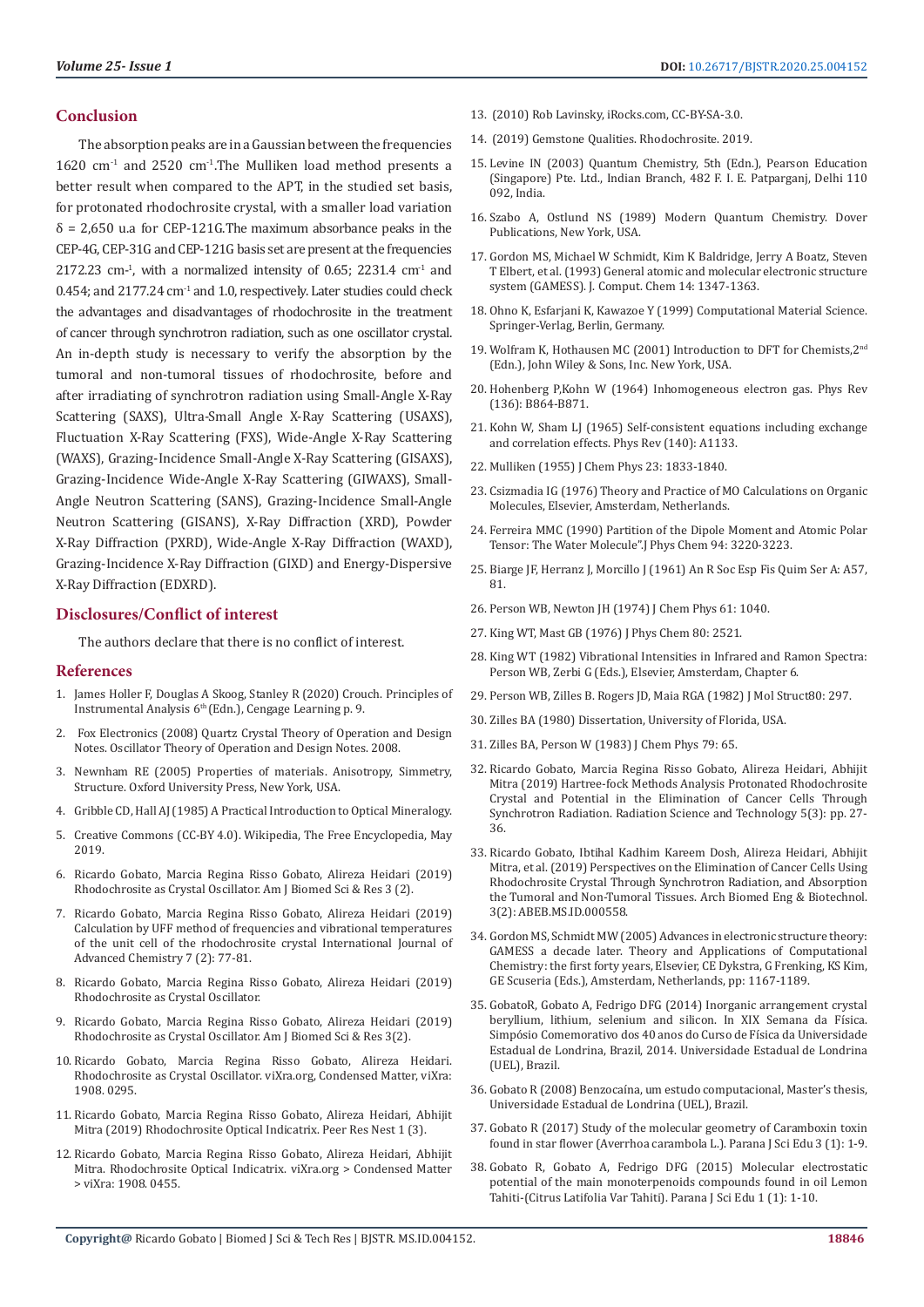- 39. [Gobato R, Fedrigo DFG, Gobato A \(2015\) Allocryptopine, Berberine,](https://www.researchgate.net/publication/287285986_Allocryptopine_Berberine_Chelerythrine_Copsitine_Dihydrosanguinarine_Protopine_and_Sanguinarine_Molecular_geometry_of_the_main_alkaloids_found_in_the_seeds_of_Argemone_Mexicana_Linn)  Copsitine, Dihydrosanguinarine, Protopine [Sanguinarine. Molecular geometry of the main alkaloids found in the](https://www.researchgate.net/publication/287285986_Allocryptopine_Berberine_Chelerythrine_Copsitine_Dihydrosanguinarine_Protopine_and_Sanguinarine_Molecular_geometry_of_the_main_alkaloids_found_in_the_seeds_of_Argemone_Mexicana_Linn)  [seeds of Argemone Mexicana Linn. Parana J Sci Edu 1 \(2\): 7-16.](https://www.researchgate.net/publication/287285986_Allocryptopine_Berberine_Chelerythrine_Copsitine_Dihydrosanguinarine_Protopine_and_Sanguinarine_Molecular_geometry_of_the_main_alkaloids_found_in_the_seeds_of_Argemone_Mexicana_Linn)
- 40. [Gobato R, Heidari A \(2018\) Infrared Spectrum and Sites of Action](http://www.sciencepublishinggroup.com/journal/paperinfo?journalid=298&doi=10.11648/j.ijaos.20180201.11)  [of Sanguinarine by Molecular Mechanics and ab initio Methods.](http://www.sciencepublishinggroup.com/journal/paperinfo?journalid=298&doi=10.11648/j.ijaos.20180201.11)  [International Journal of Atmospheric and Oceanic Sciences 2\(1\): 1-9.](http://www.sciencepublishinggroup.com/journal/paperinfo?journalid=298&doi=10.11648/j.ijaos.20180201.11)
- 41. Gobato R, Fedrigo DFG, Gobato A (2015) Molecular geometry of alkaloids present in seeds of mexican prickly poppy. Cornell University Library. Quantitative Biology 1507:05042.
- 42. [Gobato R, Gobato A, Fedrigo DFG \(2016\) Study of the molecular](https://www.researchgate.net/publication/303185688_Study_of_the_molecular_electrostatic_potential_of_D-Pinitol_an_active_hypoglycemic_principle_found_in_Spring_flower_-_Three_Marys_Bougainvillea_species_in_the_Mm_method)  [electrostatic potential of D-Pinitol an active hypoglycemic principle](https://www.researchgate.net/publication/303185688_Study_of_the_molecular_electrostatic_potential_of_D-Pinitol_an_active_hypoglycemic_principle_found_in_Spring_flower_-_Three_Marys_Bougainvillea_species_in_the_Mm_method)  [found in Spring flower Three Marys \(Bougainvillea species\) in the Mm+](https://www.researchgate.net/publication/303185688_Study_of_the_molecular_electrostatic_potential_of_D-Pinitol_an_active_hypoglycemic_principle_found_in_Spring_flower_-_Three_Marys_Bougainvillea_species_in_the_Mm_method)  [method. Parana J Sci Educ 2 \(4\): 1-9.](https://www.researchgate.net/publication/303185688_Study_of_the_molecular_electrostatic_potential_of_D-Pinitol_an_active_hypoglycemic_principle_found_in_Spring_flower_-_Three_Marys_Bougainvillea_species_in_the_Mm_method)
- 43. [Gobato R, Fedrigo DFG, Gobato A \(2015\) Avro: key component of](https://www.researchgate.net/publication/286930520_Avro_key_component_of_Lockheed_X-35)  [Lockheed X-35. Parana J Sci Educ 1 \(2\): 1-6.](https://www.researchgate.net/publication/286930520_Avro_key_component_of_Lockheed_X-35)
- 44. [Gobato R, Fedrigo DFG, Gobato A \(2016\) LOT-G3: Plasma Lamp, Ozonator](https://periodicos.ufsm.br/cienciaenatura/article/view/19387)  [and CW Transmitter. Ciencia e Natura: 38 \(1\).](https://periodicos.ufsm.br/cienciaenatura/article/view/19387)
- 45. [Gobato R \(2016\) Matter and energy in a non-relativistic approach](https://www.researchgate.net/publication/300225640_Matter_and_energy_in_a_non-relativistic_approach_amongst_the_mustard_seed_and_the_faith_A_metaphysical_conclusion)  [amongst the mustard seed and the faith. A metaphysical conclusion.](https://www.researchgate.net/publication/300225640_Matter_and_energy_in_a_non-relativistic_approach_amongst_the_mustard_seed_and_the_faith_A_metaphysical_conclusion)  [Parana J Sci Educ 2 \(3\): 1-14.](https://www.researchgate.net/publication/300225640_Matter_and_energy_in_a_non-relativistic_approach_amongst_the_mustard_seed_and_the_faith_A_metaphysical_conclusion)
- 46. Gobato R, Gobato A, Fedrigo DFG (2016) Harnessing the energy of ocean surface waves by Pelamis System. Parana J Sci Edu 2(2): 1-15.
- 47. Gobato R, Gobato a, Fedrigo (2016) Mathematics for input space probes in the atmosphere of Gliese 581d. Parana J Sci Educ 2(5): 6-13.
- 48. Gobato R, Gobato A, Fedrigo DFG (2016) Study of tornadoes that have reached the state of Parana. Parana J Sci Educ 2(1): 1-27.
- 49. [Gobato R, Simões MF \(2017\) Alternative Method of RGB Channel](https://www.redalyc.org/jatsRepo/4675/467551029021/html/index.html)  [Spectroscopy Using a CCD Reader. Ciencia e Natura 39 \(2\).](https://www.redalyc.org/jatsRepo/4675/467551029021/html/index.html)
- 50. Gobato R, Heidari A (2017) Calculations Using Quantum Chemistry for Inorganic Molecule Simulation BeLi2SeSi. Science Journal of Analytical Chemistry 5(5): 76-85.
- 51. [Gobato MRR, Gobato R, Heidari A \(2018\) Planting of Jaboticaba Trees](http://www.sciencepublishinggroup.com/journal/paperinfo?journalid=241&doi=10.11648/j.larp.20180301.11)  [for Landscape Repair of Degraded Area. Landscape Architecture and](http://www.sciencepublishinggroup.com/journal/paperinfo?journalid=241&doi=10.11648/j.larp.20180301.11)  [Regional Planning 3\(1\): 1-9.](http://www.sciencepublishinggroup.com/journal/paperinfo?journalid=241&doi=10.11648/j.larp.20180301.11)
- 52. Gobato R (2012) The Liotropic Indicatrix, 2012, 114 p. Thesis (Doctorate in Pysics). Universidade Estadual de Londrina, Londrina.
- 53. Gobato R, Heidari A (2017) Calculations Using Quantum Chemistry for Inorganic Molecule Simulation BeLi2SeSi. Science Journal of Analytical Chemistry 5(6):76-85.
- 54. [Gobato R \(2009\) O universo dos cristais líquidos. Cadernos PDE,](http://www.diaadiaeducacao.pr.gov.br›2009_uel_fisica_md_ricardo_gobato.)  [Secretaria de Estado da Educação do Paraná, 2: 1-15.](http://www.diaadiaeducacao.pr.gov.br›2009_uel_fisica_md_ricardo_gobato.)
- 55. [Gobato R, Heidari A \(2018\) Molecular Mechanics and Quantum Chemical](https://www.researchgate.net/publication/327395016_Molecular_mechanics_and_quantum_chemical_study_on_sites_of_action_of_sanguinarine_using_vibrational_spectroscopy_based_on_molecular_mechanics_and_quantum_chemical_calculations)  [Study on Sites of Action of Sanguinarine Using Vibrational Spectroscopy](https://www.researchgate.net/publication/327395016_Molecular_mechanics_and_quantum_chemical_study_on_sites_of_action_of_sanguinarine_using_vibrational_spectroscopy_based_on_molecular_mechanics_and_quantum_chemical_calculations)  [Based on Molecular Mechanics and Quantum Chemical Calculations.](https://www.researchgate.net/publication/327395016_Molecular_mechanics_and_quantum_chemical_study_on_sites_of_action_of_sanguinarine_using_vibrational_spectroscopy_based_on_molecular_mechanics_and_quantum_chemical_calculations)  [Malaysian Journal of Chemistry 20\(1\): 1-23.](https://www.researchgate.net/publication/327395016_Molecular_mechanics_and_quantum_chemical_study_on_sites_of_action_of_sanguinarine_using_vibrational_spectroscopy_based_on_molecular_mechanics_and_quantum_chemical_calculations)
- 56. Heidari A, Gobato R(2018) A Novel Approach to Reduce Toxicities and to Improve Bioavailabilities of DNA/RNA of Human Cancer Cells–Containing Cocaine (Coke), Lysergide (Lysergic Acid Diethyl Amide or LSD), Δ9– Tetrahydrocannabinol (THC) [(-)–trans-Δ9-Tetrahydrocannabinol], Theobromine (Xantheose), Caffeine, Aspartame (APM) (NutraSweet) and Zidovudine (ZDV) [Azidothymidine (AZT)] as Anti–Cancer Nano Drugs by Coassembly of Dual Anti–Cancer Nano Drugs to Inhibit DNA/ RNA of Human Cancer Cells Drug Resistance. Parana Journal of Science and Education 4(6): 1-17.
- 57. [Heidari A, Gobato R \(2018\) Ultraviolet Photoelectron Spectroscopy](https://www.researchgate.net/publication/326925687_Ultraviolet_Photoelectron_SpectroscopyUPS_and_Ultraviolet-Visible_UV-Vis_Spectroscopy_Comparative_Study_onMalignant_and_Benign_Human_Cancer_Cells_and_Tissues_with_the_Passage_of_Time_underSynchrotron_)  [\(UPS\) and Ultraviolet–Visible \(UV–Vis\) Spectroscopy Comparative Study](https://www.researchgate.net/publication/326925687_Ultraviolet_Photoelectron_SpectroscopyUPS_and_Ultraviolet-Visible_UV-Vis_Spectroscopy_Comparative_Study_onMalignant_and_Benign_Human_Cancer_Cells_and_Tissues_with_the_Passage_of_Time_underSynchrotron_)  [on Malignant and Benign Human Cancer Cells and Tissues with the](https://www.researchgate.net/publication/326925687_Ultraviolet_Photoelectron_SpectroscopyUPS_and_Ultraviolet-Visible_UV-Vis_Spectroscopy_Comparative_Study_onMalignant_and_Benign_Human_Cancer_Cells_and_Tissues_with_the_Passage_of_Time_underSynchrotron_)  [Passage of Time under Synchrotron Radiation. Parana Journal of Science](https://www.researchgate.net/publication/326925687_Ultraviolet_Photoelectron_SpectroscopyUPS_and_Ultraviolet-Visible_UV-Vis_Spectroscopy_Comparative_Study_onMalignant_and_Benign_Human_Cancer_Cells_and_Tissues_with_the_Passage_of_Time_underSynchrotron_)  [and Education 4\(6\): 18-33.](https://www.researchgate.net/publication/326925687_Ultraviolet_Photoelectron_SpectroscopyUPS_and_Ultraviolet-Visible_UV-Vis_Spectroscopy_Comparative_Study_onMalignant_and_Benign_Human_Cancer_Cells_and_Tissues_with_the_Passage_of_Time_underSynchrotron_)
- 58. [Gobato R, Heidari A \(2018\) Using the Quantum Chemistry for Genesis of](https://www.researchgate.net/publication/326999830_Using_the_quantum_chemistry_for_genesis_of_a_nano_biomembrane_with_a_combination_of_the_elements_Be_Li_Se_Si_C_and_H) [a Nano Biomembrane with a Combination of the Elements Be, Li, Se, Si, C](https://www.researchgate.net/publication/326999830_Using_the_quantum_chemistry_for_genesis_of_a_nano_biomembrane_with_a_combination_of_the_elements_Be_Li_Se_Si_C_and_H) [and H. J Nanomed Res 7\(4\): 241-252.](https://www.researchgate.net/publication/326999830_Using_the_quantum_chemistry_for_genesis_of_a_nano_biomembrane_with_a_combination_of_the_elements_Be_Li_Se_Si_C_and_H)
- 59. Agarwal SK, Roy S, Pramanick P, Mitra P, Gobato R, et al. (2018) Marsilea quadrifolia: A floral species with unique medicinal properties. Parana J Sci Educ 4(5): 15-20.
- 60. [Mitra A, Zaman S, Gobato R \(2018\) Indian Sundarban Mangroves: A](https://www.researchgate.net/publication/325848360_Indian_Sundarban_Mangroves_A_potential_Carbon_Scrubbing_System) [potential Carbon Scrubbing System. Parana J Sci Educ 4\(4\): \(7-29\).](https://www.researchgate.net/publication/325848360_Indian_Sundarban_Mangroves_A_potential_Carbon_Scrubbing_System)
- 61. Yarman O, Gobato R, Yarman T, Arik M (2018) A new Physical constant from the ratio of the reciprocal of the "Rydberg constant" to the Planck length. Parana J Sci Educ 4(3): (42-51).
- 62. [Gobato R, Simões MF \(2017\) Alternative Method of Spectroscopy of](https://doi:10.11648/j.mc.20170504.13.) [Alkali Metal RGB. Modern Chemistry 5\(4\): 70-74.](https://doi:10.11648/j.mc.20170504.13.)
- 63. Fedrigo DFG, Gobato R, Gobato (2015) "Avrocar: a real flying saucer", Cornell University Library. arXiv: 1507.06916v1.
- 64. [Simões MF, Palangana AJ, Gobato R, Santos OR \(2012\) Micellar shape](https://doi.org/10.1063/1.4767530.) [anisotropy and optical indicatrix in reentrant isotropic-nematic phase](https://doi.org/10.1063/1.4767530.) [transitions. The Journal of Chemical Physics 137: 204905.](https://doi.org/10.1063/1.4767530.)
- 65. Heidari A, Gobato R (2018) Putrescine, Cadaverine, Spermine and Spermidine–Enhanced Precatalyst Preparation Stabilization and Initiation (EPPSI) Nano Molecules. Parana Journal of Science and Education (PJSE)–v 4(5): 1-14.
- 66. Gobato R, Heidari A, Mitra A (2018) The Creation of C13H20BeLi2SeSi. The Proposal of a Bio–Inorganic Molecule, Using Ab Initio Methods for the Genesis of a Nano Membrane. Arc Org Inorg Chem Sci 3 (4).
- 67. [Gobato R, Heidari A, Mitra A \(2018\) Using the Quantum Chemistry for](https://www.researchgate.net/publication/326201181,%202018.) [Genesis of a Nano Biomembrane with a Combination of the Elements Be,](https://www.researchgate.net/publication/326201181,%202018.) [Li, Se, Si, C and H. ResearchGate.](https://www.researchgate.net/publication/326201181,%202018.)
- 68. [Heidari A, GobatoR\( 2018\) First-Time Simulation of Deoxyuridine](https://vixra.org/pdf/1811.0456v1.pdf) [Monophosphate \(dUMP\) \(Deoxyuridylic Acid or Deoxyuridylate\) and](https://vixra.org/pdf/1811.0456v1.pdf) [Vomitoxin \(Deoxynivalenol \(DON\)\) \(\(3](https://vixra.org/pdf/1811.0456v1.pdf)α,7α)-3,7,15-Trihydroxy-12,13- Epoxytrichothec-9-En-8-One)-Enhanced [Stabilization and Initiation \(EPPSI\) Nano Molecules Incorporation into](https://vixra.org/pdf/1811.0456v1.pdf) [the Nano Polymeric Matrix \(NPM\) by Immersion of the Nano Polymeric](https://vixra.org/pdf/1811.0456v1.pdf) [Modified Electrode \(NPME\) as Molecular Enzymes and Drug Targets for](https://vixra.org/pdf/1811.0456v1.pdf) [Human Cancer Cells, Tissues and Tumors Treatment under Synchrotron](https://vixra.org/pdf/1811.0456v1.pdf) [and Synchrocyclotron Radiations. Parana Journal of Science and](https://vixra.org/pdf/1811.0456v1.pdf) [Education 4\(6\) 46-67.](https://vixra.org/pdf/1811.0456v1.pdf)
- 69. Gobato R, Gobato MRR, Heidari A, Mitra A (2018) Spectroscopy and Dipole Moment of the Molecule C13H20BeLi2SeSi via Quantum Chemistry Using Ab Initio, Hartree-Fock Method in the Base Set CC– pVTZ and 6–311G\*\*(3df, 3pd). American Journal of Quantum Chemistry and Molecular Spectroscopy 2(1): 9-17.
- 70. [Gobato R, Gobato MRR, Heidari A \(2019\) Raman Spectroscopy Study](https://www.researchgate.net/publication/330524772_RAMAN_SPECTROSCOPY_STUDY_OF_THE_NANO-MOLECULE_C13H20BELI2SESI_USING_AB_INITIO_AN_HARTREE-FOCK_METHODS_IN_THE_BASIS_SET_CC-PVTAND_6-311G_3DF_3PD) [of the Nano Molecule C13H20BeLi2SeSi Using ab initio and Hartree-](https://www.researchgate.net/publication/330524772_RAMAN_SPECTROSCOPY_STUDY_OF_THE_NANO-MOLECULE_C13H20BELI2SESI_USING_AB_INITIO_AN_HARTREE-FOCK_METHODS_IN_THE_BASIS_SET_CC-PVTAND_6-311G_3DF_3PD)[Fock Methods in the Basis Set CC–pVTZ and 6–311G\\*\\* \(3df, 3pd\).](https://www.researchgate.net/publication/330524772_RAMAN_SPECTROSCOPY_STUDY_OF_THE_NANO-MOLECULE_C13H20BELI2SESI_USING_AB_INITIO_AN_HARTREE-FOCK_METHODS_IN_THE_BASIS_SET_CC-PVTAND_6-311G_3DF_3PD) [International Journal of Advanced Engineering and Science7\(1\): 14-35.](https://www.researchgate.net/publication/330524772_RAMAN_SPECTROSCOPY_STUDY_OF_THE_NANO-MOLECULE_C13H20BELI2SESI_USING_AB_INITIO_AN_HARTREE-FOCK_METHODS_IN_THE_BASIS_SET_CC-PVTAND_6-311G_3DF_3PD)
- 71. [Heidari A, Gobato R \(2019\) Evaluating the Effect of Anti–Cancer Nano](https://www.oatext.com/evaluating-the-effect-of-anti%E2%80%93cancer-nano-drugs-dosage-and-reduced-leukemia-and-polycythemia-vera-levels-on-trend-of-the-human-blood-and-bone-marrow-cancers-under-synchrotron-radiation.php) [Drugs Dosage and Reduced Leukemia and Polycythemia Vera Levels on](https://www.oatext.com/evaluating-the-effect-of-anti%E2%80%93cancer-nano-drugs-dosage-and-reduced-leukemia-and-polycythemia-vera-levels-on-trend-of-the-human-blood-and-bone-marrow-cancers-under-synchrotron-radiation.php) [Trend of the Human Blood and Bone Marrow Cancers under Synchrotron](https://www.oatext.com/evaluating-the-effect-of-anti%E2%80%93cancer-nano-drugs-dosage-and-reduced-leukemia-and-polycythemia-vera-levels-on-trend-of-the-human-blood-and-bone-marrow-cancers-under-synchrotron-radiation.php) [Radiation. Trends in Res 2 \(1\): 1-8.](https://www.oatext.com/evaluating-the-effect-of-anti%E2%80%93cancer-nano-drugs-dosage-and-reduced-leukemia-and-polycythemia-vera-levels-on-trend-of-the-human-blood-and-bone-marrow-cancers-under-synchrotron-radiation.php)
- 72. [Heidari A, Gobato R \(2019\) Assessing the Variety of Synchrotron,](https://www.oatext.com/assessing-the-variety-of-synchrotron-synchrocyclotron-and-laser-radiations-and-their-roles-and-applications-in-human-cancer-cells-tissues-and-tumors-diagnosis-and-treatment.php) [Synchrocyclotron and LASER Radiations and Their Roles and](https://www.oatext.com/assessing-the-variety-of-synchrotron-synchrocyclotron-and-laser-radiations-and-their-roles-and-applications-in-human-cancer-cells-tissues-and-tumors-diagnosis-and-treatment.php) [Applications in Human Cancer Cells, Tissues and Tumors Diagnosis and](https://www.oatext.com/assessing-the-variety-of-synchrotron-synchrocyclotron-and-laser-radiations-and-their-roles-and-applications-in-human-cancer-cells-tissues-and-tumors-diagnosis-and-treatment.php) [Treatment.Trends in Res, Volume 2 \(1\): 1-8.](https://www.oatext.com/assessing-the-variety-of-synchrotron-synchrocyclotron-and-laser-radiations-and-their-roles-and-applications-in-human-cancer-cells-tissues-and-tumors-diagnosis-and-treatment.php)
- 73. [Heidari A, Gobato R \(2019\) Pros and Cons Controversy on Malignant](https://www.oatext.com/pros-and-cons-controversy-on-malignant-human-cancer-cells-tissues-and-tumors-transformation-process-to-benign-human-cancer-cells-tissues-and-tumors.php) [Human Cancer Cells, Tissues and Tumors Transformation Process to](https://www.oatext.com/pros-and-cons-controversy-on-malignant-human-cancer-cells-tissues-and-tumors-transformation-process-to-benign-human-cancer-cells-tissues-and-tumors.php) [Benign Human Cancer Cells, Tissues and Tumors. Trends in Res 2 \(1\):](https://www.oatext.com/pros-and-cons-controversy-on-malignant-human-cancer-cells-tissues-and-tumors-transformation-process-to-benign-human-cancer-cells-tissues-and-tumors.php) [1-8.](https://www.oatext.com/pros-and-cons-controversy-on-malignant-human-cancer-cells-tissues-and-tumors-transformation-process-to-benign-human-cancer-cells-tissues-and-tumors.php)
- 74. [Heidari A, Gobato R \(2019\) Three–Dimensional \(3D\) Simulations of](https://www.oatext.com/three%E2%80%93dimensional-3d-simulations-of-human-cancer-cells-tissues-and-tumors-for-using-in-human-cancer-cells-tissues-and-tumors-diagnosis-and-treatment-as-a-powerful.php) [Human Cancer Cells, Tissues and Tumors for Using in Human Cancer](https://www.oatext.com/three%E2%80%93dimensional-3d-simulations-of-human-cancer-cells-tissues-and-tumors-for-using-in-human-cancer-cells-tissues-and-tumors-diagnosis-and-treatment-as-a-powerful.php)